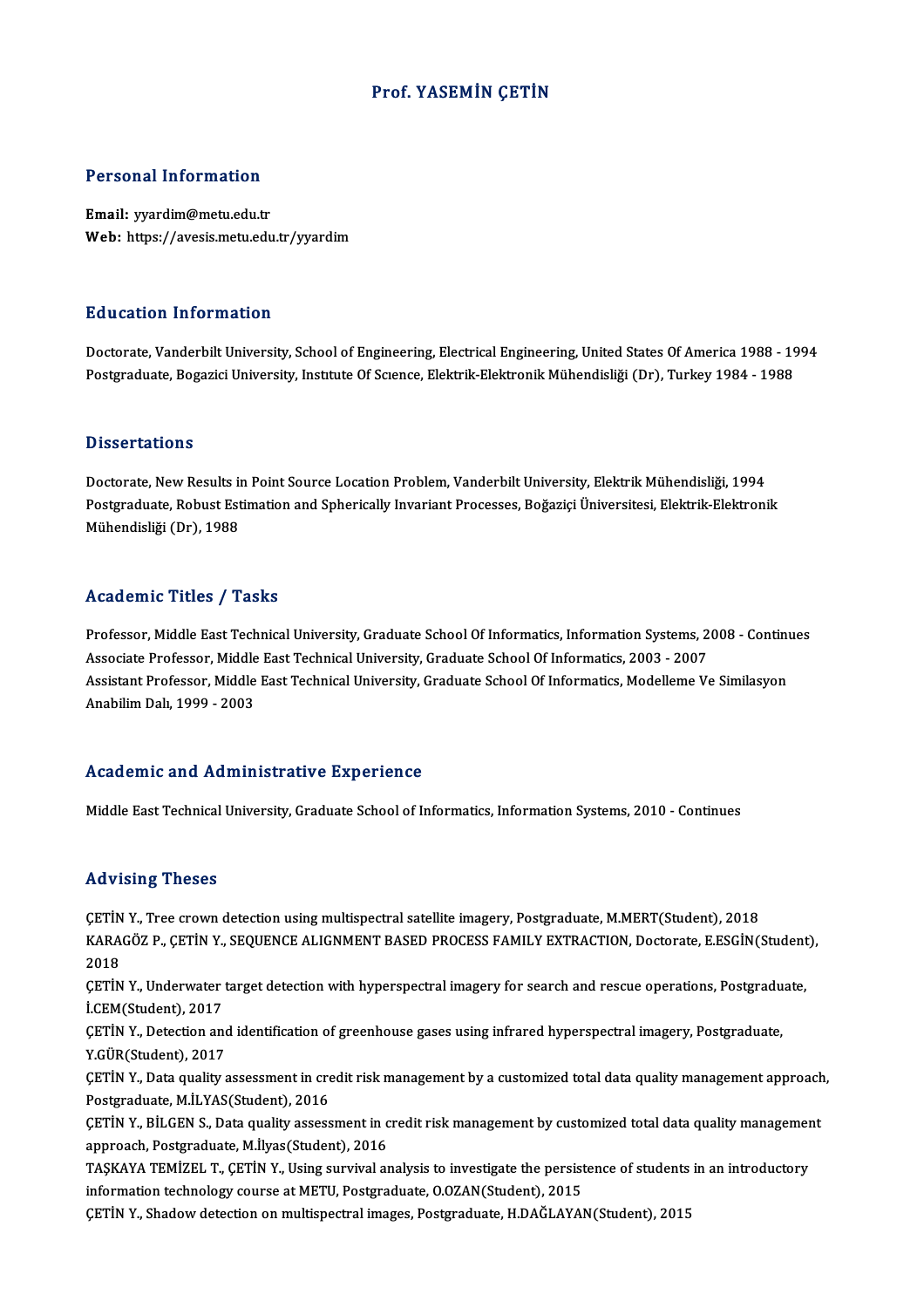ÇETİN Y., Organizational factors required for it and business strategies alignment, Postgraduate, S.ALTINIŞIK(Student),<br>2015 CETIN<br>2015<br>CETIN CETİN Y., Organizational factors required for it and business strategies alignment, Postgraduate, S.ALTINIŞIK(Stude<br>2015<br>CETİN Y., YILDIRIM İ. S. , Knowledge management awareness and maturity levels of small and medium ent

2015<br>ÇETİN Y., YILDIRIM İ. S. , Knowledge management awareness and maturity<br>(smes) in technoparks of Turkey, Postgraduate, M.Prabu(Student), 2014<br>VU DIRIM İ. S., GETİN Y., Knovledge management ayrıcanese and maturit

CETIN Y., YILDIRIM I. S. , Knowledge management awareness and maturity levels of small and medium enterprises (smes) in technoparks of Turkey, Postgraduate, M.Prabu(Student), 2014<br>YILDIRIM I. S. , CETIN Y., Knowledge manag (smes) in technoparks of Turkey, Postgraduate, M.Prabu(Studen<br>YILDIRIM İ. S. , ÇETİN Y., Knowledge management awareness and<br>technoparks of Turkey, Postgraduate, M.PRABU(Student), 2014<br>CETİN Y. An assessment of Imowledge ma YILDIRIM İ. S. , ÇETİN Y., Knowledge management awareness and maturity levels of small and medium enterprises in<br>technoparks of Turkey, Postgraduate, M.PRABU(Student), 2014<br>ÇETİN Y., An assessment of knowledge management m

technoparks of Turkey, Po<br>ÇETİN Y., An assessment o<br>T.BAYKIZ(Student), 2014<br>CETİN Y...An Investization CETIN Y., An assessment of knowledge management maturity among the public institutions in Turkey, Postgraduate,<br>T.BAYKIZ(Student), 2014<br>CETIN Y., An Investigation on hyperspectral image classifiers for remote sensing, Post

T.BAYKIZ(Student), 2014<br>ÇETİN Y., An Investigation on hyperspectral image classifiers for remote sensing, Postgraduate, O.Bilge(Student), 2013<br>ÇETİN Y., A Quantitative analysis on the probable factors affecting the success CETIN Y., An Investigation on hyperspectral image classifiers for remote sensing, Postgraduate, O.Bilge<br>CETIN Y., A Quantitative analysis on the probable factors affecting the success of e-government transfor<br>a study based ÇETİN Y., A Quantitative analysis on the probable factors affecting the success of e-government transform<br>a study based on the data of internal and external stakeholders, Doctorate, G.İskender(Student), 2013<br>ÖZKAN YILDIRIM

a study based on the data of internal and external stakeholders, Doctorate, G.İskender(Student), 2013<br>ÖZKAN YILDIRIM S., ÇETİN Y., Organizational adoption of mobile communication technologies, Doctorate,<br>İ.ARPACI(Student), ÖZKAN YILDIRIM S., ÇETİN Y., Organizational adoption of mobile communication technologies, Doctorate,<br>İ.ARPACI(Student), 2013<br>ÇETİN Y., An investigation on hyperspectral image classifiers for remote sensing, Postgraduate,

İ.ARPACI(Student), 2013<br>ÇETİN Y., An investigation on hyperspectral image classifiers for remote sensing, Postgraduate, O.BİLGE(Student), 201<br>ÇETİN Y., Road extraction from high resolution satellite images using adaptive b CETIN Y., An investigation on hyperspe<br>CETIN Y., Road extraction from high re<br>Postgraduate, U.C.mar(Student), 2012<br>CETIN Y., Boad naturals extraction fro ÇETİN Y., Road extraction from high resolution satellite images using adaptive boosting with multi-resolution analysis,<br>Postgraduate, U.Çınar(Student), 2012<br>ÇETİN Y., Road network extraction from high-resolution multi spec

Postgraduate, U.Çınar(Student), 2012<br>ÇETİN Y., Road network extraction from high-resolution multi spectral satellite images, Doctorate, I<br>2012<br>ÇETİN Y., Angle perception on autostereoscopic displays, Postgraduate, E.Karama ÇETİN Y., Road network extraction from high-resolution multi spectral satellite images, Doctorate, E<br>2012<br>ÇETİN Y., Angle perception on autostereoscopic displays, Postgraduate, E.Karaman(Student), 2009<br>CETİN Y., Angle perc

2012<br>ÇETİN Y., Angle perception on autostereoscopic displays, Postgraduate, E.Karaman(Student), 2009<br>ÇETİN Y., Classification of remotely sensed data by using 2D local discriminant bases, Postgraduate, Ç.Tekinay(Student),<br> <mark>ÇETÎN</mark><br>ÇETÎN<br>2009<br>CETÎN ÇETİN Y., Classification of remotely sensed data by using 2D local discriminant bases, Postgraduate, Ç.Tekinay(S<br>2009<br>ÇETİN Y., Non-destructive testing of textured foods by machine vision, Postgraduate, P.BERİAT(Student),

2009<br>ÇETİN Y., Non-destructive testing of textured foods by machine vision, Postgraduate, P.BERİAT(Student), 2009<br>ÇETİN Y., Evaluation of visual cues of three dimensional virtual environments for helicopter simulators, Pos CETIN Y., Non-destructi<br>CETIN Y., Evaluation of<br>Y.Cetin(Student), 2008<br>CETIN Y. A virtual hum ÇETİN Y., Evaluation of visual cues of three dimensional virtual environments for helicopter simulators, P<br>Y.Çetin(Student), 2008<br>ÇETİN Y., A virtual human animation tool using motion capture data, Postgraduate, S.Nar(Stud Y.Çetin(Student), 2008<br>ÇETİN Y., A virtual human animation tool using motion capture data, Postgraduate, S.Nar(Student), 2008<br>ÇETİN Y., Density based clustering using mathematical morphology, Postgraduate, C.Erdem(Student)

ÇETİN Y., A virtual human animation tool using motion capture data, Postgraduate, S.Nar(Student), 2008<br>ÇETİN Y., Density based clustering using mathematical morphology, Postgraduate, C.Erdem(Student), 200<br>ÇETİN Y., Design CETIN Y., Density based clust<br>CETIN Y., Design and implem<br>D.İncebacak(Student), 2007<br>CETIN Y., Paramatar autracti ÇETİN Y., Design and implementation of a secure and searchable audit logging system, Postgraduate,<br>D.İncebacak(Student), 2007<br>ÇETİN Y., Parameter extraction and image enhancement for catadioptric omnidirectional cameras, P

D.İncebacak(Student), 2007<br>ÇETİN Y., Parameter extracti<br>Y.Baştanlar(Student), 2005

# r.Baştaniar(Student), 2005<br>Articles Published in Journals That Entered SCI, SSCI and AHCI Indexes

- rticles Published in Journals That Entered SCI, SSCI and A<br>I. Multi-year vector dynamic time warping-based crop mapping<br>Teke M. CETIN V. Multi-year vector dynamic time warping-based crop mapping<br>Teke M., ÇETİN Y. JOURNAL OF APPLIED REMOTE SENSING, vol.15, no.1, 2021 (Journal Indexed in SCI)
- II. Catadioptric hyperspectral imaging, an unmixing approach BaskurtD.O. ,BAŞTANLARY.,ÇETİNY. IET COMPUTER VISION, vol.14, no.7, pp.493-504, 2020 (Journal Indexed in SCI)

## Articles Published in Other Journals

I. The Demand Side for Development of E-Government Services and Gateway in Turkey: Taking Citizen The Demand Side for Development of E-Go<br>Perceptions and Suggestions into Account<br>Medani D.T. CETIN V. Baki A. Orkan S. The Demand Side for Development<br>Perceptions and Suggestions into A<br>Medeni D.T. , ÇETİN Y., Balci A., Ozkan S.<br>DICITAL DEMOCRACY: CONCERTS METI Perceptions and Suggestions into Account<br>Medeni D. T. , ÇETİN Y., Balci A., Ozkan S.<br>DIGITAL DEMOCRACY: CONCEPTS, METHODOLOGIES, TOOLS, AND APPLICATIONS, VOL 1, pp.1386-1406, 2012<br>(Refereed Journals of Other Institutions) Medeni D. T. , ÇETİN Y., Balci A., Ozkan S.<br>DIGITAL DEMOCRACY: CONCEPTS, METH<br>(Refereed Journals of Other Institutions)